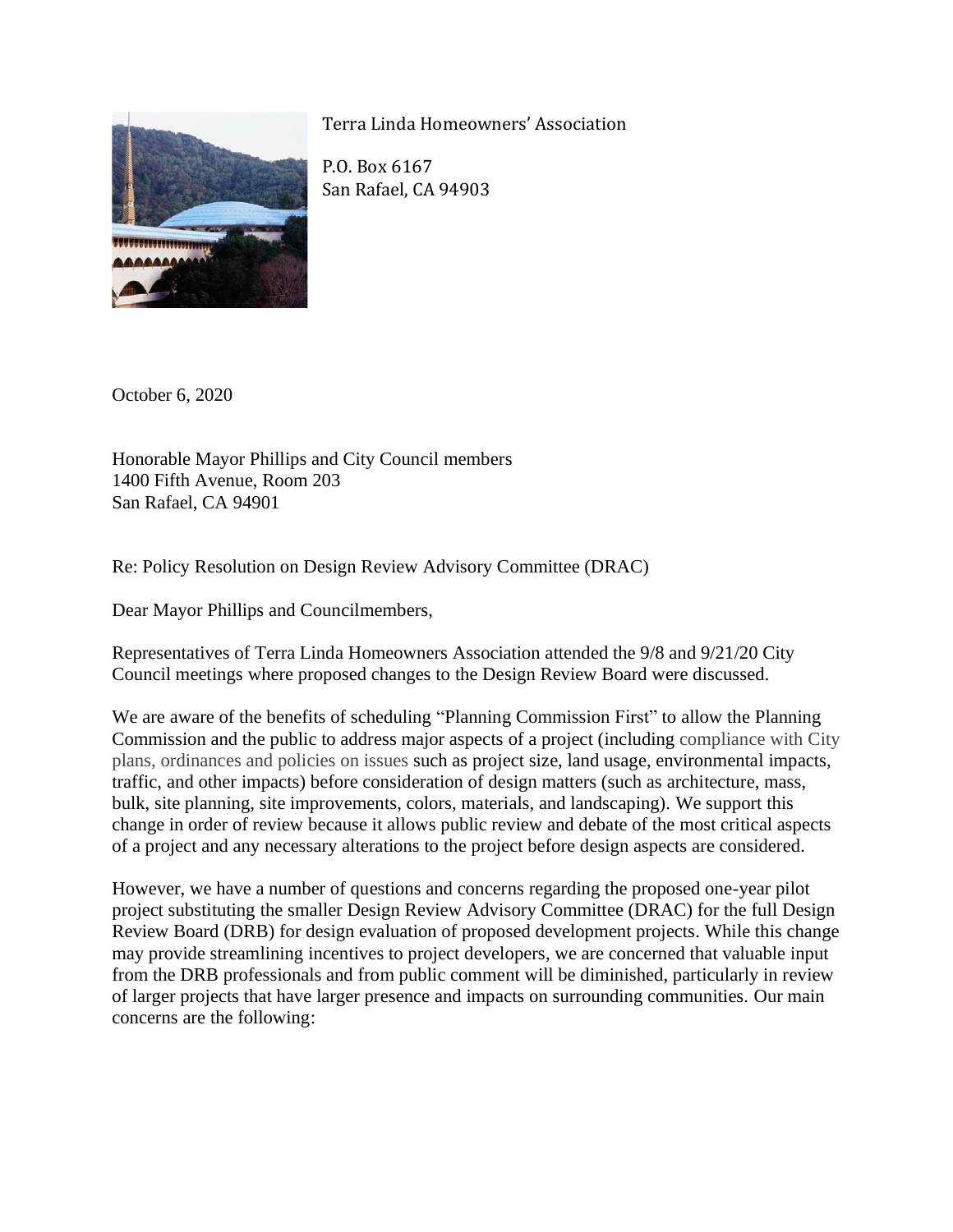**Inclusion of the "hybrid" DRAC/DRB model in the pilot project** -- The proposed pilot project does not include Planning Commissioners' previous suggestion of "using a tiered Design Review Board, allowing a subcommittee of the Board (DRAC), to review smaller projects, and requiring that larger/more complex projects be referred to the full, five-member board."

### **We strongly believe that is in the City's best interest to retain the authority of the full fivemember Design Review Board to evaluate design aspects of larger, critically located or**

**more complex projects.** The five DRB members have different areas of expertise and often differing viewpoints which allow evaluation of details in project design and fuller response to public comment. Complex projects have many aspects that need to draw on the expertise of five trained individuals with different specializations (i.e. environmental, landscaping, architectural, engineering, etc.) With only two to three people on the DRAC, their expertise will be less likely to overlap and therefore the quality of review will be impacted. It is possible that the City will receive applications for one or more of these larger projects during the pilot period and it is very important that these projects receive adequate design consideration.

We also request that the DRAC resolution to be presented to the City Council include clarification on the following items:

### **Composition of DRAC**:

- 1) How many people will "voting members" on the DRAC? Does the alternate also get to express opinions and "vote" on recommendations?
- 2) How will these members be selected?
- 3) Will DRAC be governed bylaws, similar to the DRB Bylaws?
- 4) What will be the role of the remaining two to three DRB members who are not appointed to DRAC?

# **Jurisdiction and Operation of DRAC**:

- 5) Who will determine what projects are referred for DRAC review?
- 6) Will DRAC review projects under consideration by the Zoning Administrator as well as projects referred to the Planning Commission?
- 7) What criteria or guidelines (project size? location? etc.) will determine which projects receive DRAC review? Will these criteria be publicly available?
- 8) What happens if DRAC members do not agree on their recommendations? Will other DRB members be consulted?

# **Authority of DRAC:**

9) Will DRAC recommendations and public comments be considered by the Planning Commission before final decisions on project approval are made? How will this be done?

# **Public Noticing and Participation**:

The current DRB procedures include evening meetings for which agendas and proceedings are publicly posted. The proposed pilot is supposed to include procedures for public participation and a Zoom format similar to the Zoning Administrator meeting format. [There seems to be no information on the City website about the Zoning Administrator meeting format.]

10) How will DRAC meetings be agendized and noticed?